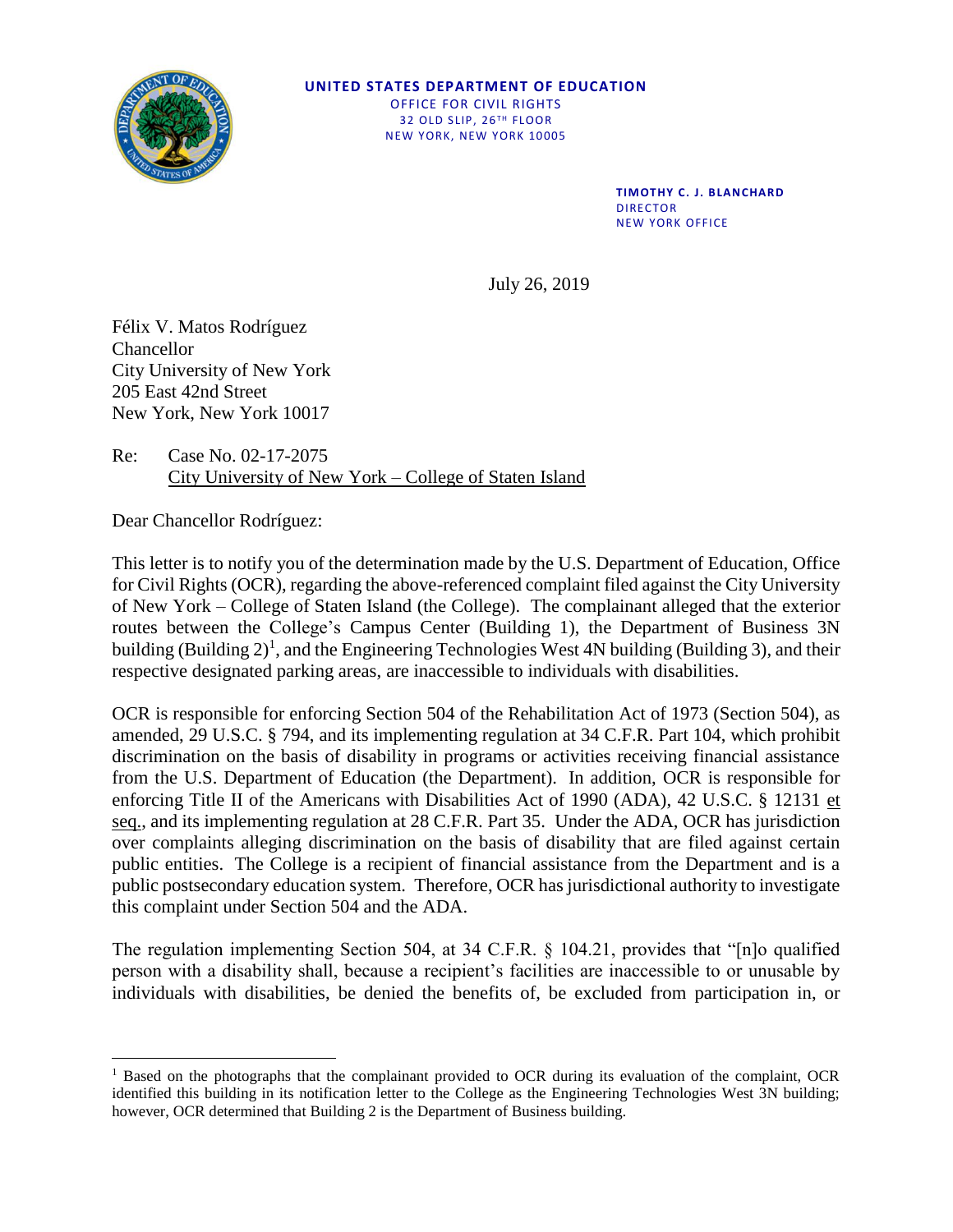otherwise be subjected to discrimination under any program or activity to which this part applies." The ADA includes a similar requirement for public entities at 28 C.F.R. § 35.149.

In its investigation, OCR interviewed College staff and reviewed documentation that the complainant and the College provided. Additionally, OCR conducted an on-site inspection of the exterior accessible routes between Buildings 1, 2 and 3 (collectively, the Buildings) and their respective parking areas. OCR made the following determinations.

The College informed OCR that the exterior access routes between Building 1, Building 2, and Building 3 and their designated parking areas were constructed in December 1992, and resurfaced and/or otherwise altered in 1999. The College also altered its parking lots in July 2010. According to the College, it made no further alterations to these access routes or parking lots. The College informed OCR that the accessibility standard it used for the construction/renovation of the Buildings' exterior access routes and the parking areas was the Americans with Disabilities Act Accessibility Guidelines (ADAAG).

The regulation implementing Section 504, at 34 C.F.R. § 104.23, categorizes facilities constructed or altered by, on behalf of, or for the use of a recipient after June 3, 1977, as "new construction." Accordingly, OCR determined that the exterior access routes between the Buildings and their respective parking areas, as well as those parking areas, are new construction under the regulation implementing Section  $504.<sup>2</sup>$ 

The regulation implementing Section 504, at 34 C.F.R. § 104.23(a), requires that new construction be readily accessible to and usable by individuals with disabilities. The regulation implementing Section 504, at 34 C.F.R. § 104.23(c), requires that all facilities constructed or alterations to existing facilities made after January 18, 1991, be in compliance with the Uniform Federal Accessibility Standards (UFAS), or it must be clearly evident that equivalent access is provided to meet the requirements of Section 504, such as through compliance with ADAAG or the 2010 ADA Standards for Accessible Design (2010 ADA Standards).

The complainant alleged that the exterior routes between Building 1, Building 2, and Building 3 and their respective parking areas are inaccessible to individuals with disabilities. Specifically, the complainant alleged that the surfaces of the access routes were cracked and uneven, and difficult to navigate for an individual with a disability.

## Exterior route between Building 1 and Parking Lot 4

Building 1 houses a cafeteria, bookstore, radio station and study center; it is served by Parking Lot 4. OCR inspected the accessible route between the two designated accessible entrances to Building 1 and Parking Lot 4. The designated accessible entrances to Building 1 were located at the front and at the rear of the building. Both accessible entrances offered automatic doors, which met ADAAG Section 4.13 with regard to hardware, threshold, and sufficient clear width. Additionally,

<sup>2</sup> Under the regulation implementing the ADA, at 34 C.F.R. § 35.151, construction or alterations commenced after January 26, 1992, are considered "new construction." The access routes and parking lots also are new construction under the ADA.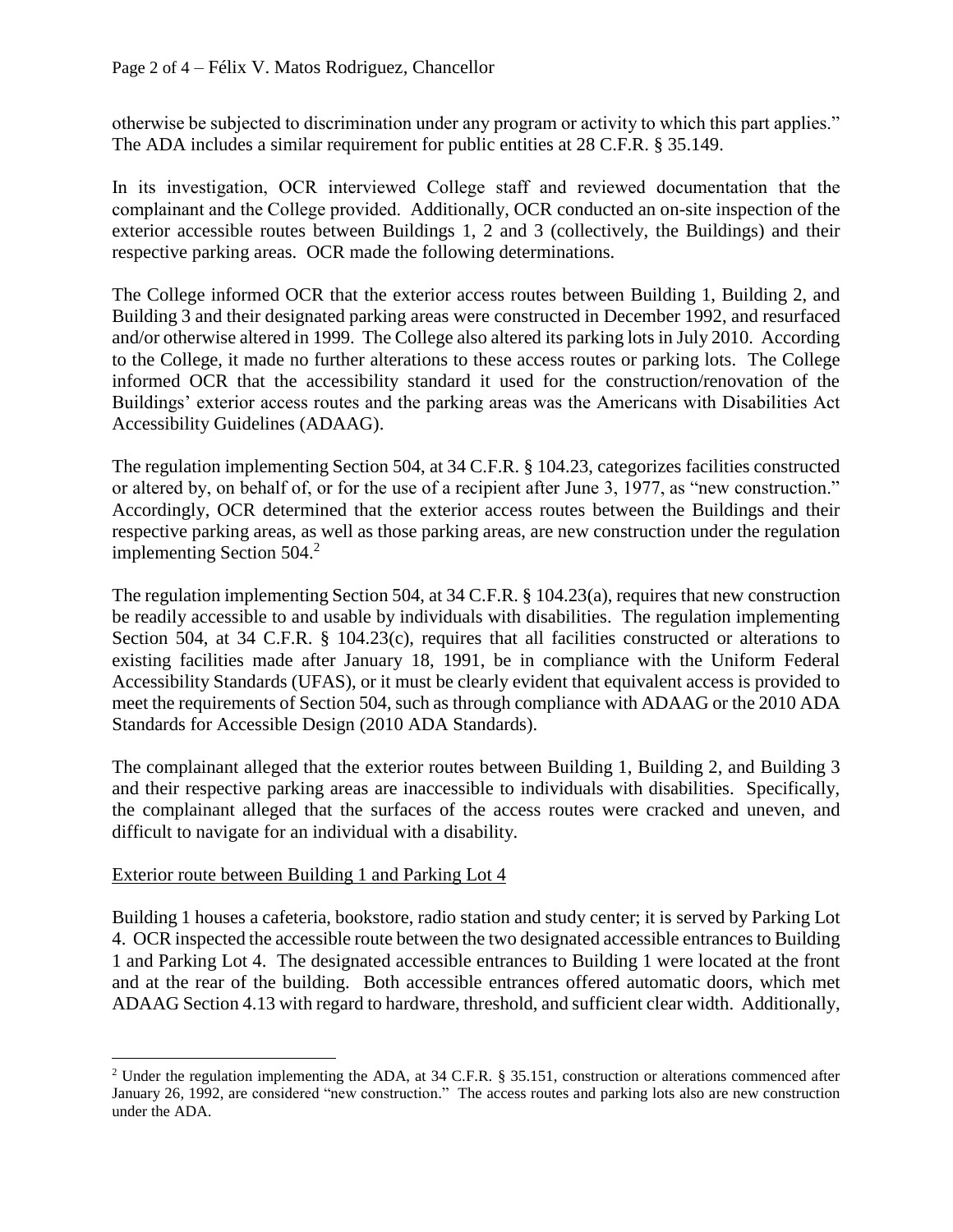the ground area at each entrance was level and clear and afforded sufficient maneuvering clearance, consistent with ADAAG Section 4.5.1.

OCR determined that the accessible routes to both entrances to Building 1 met ADAAG Section 4.3 with respect to width. The access route is more than 95" wide; ADAAG requires a minimum width of 36." However, OCR identified a compliance concern with the access route from the part of Parking Lot 4 that is closest to the rear accessible entrance to Building 1, which had numerous divots and cracks adjacent to the accessible parking spaces and on the accessible route. ADAAG Section 4.5.1 requires that floor and ground surfaces be stable, firm, and slip resistant. OCR also identified a compliance concern because Parking Lot 4 had curbs that were over 1" high leading to the accessible route, but did not have curb ramps. ADAAG Section 4.7.1 requires that curb ramps be provided whenever an accessible route crosses a curb.

## Exterior Route between Building 2 and Parking Lot 1

Building 2 houses the School of Business classrooms and offices; it is served by Parking Lot 1. OCR inspected the accessible route between the designated accessible entrance to Building 2 and Parking Lot 1. There are two double doors at the main entrance to Building 2, one of which has been designated as the accessible entrance. The accessible entrance offered automatic doors, which met ADAAG Section 4.13 with regard to hardware, threshold, and sufficient clear width. However, OCR identified a compliance concern because there is a very deep and long crack at the front of the accessible entrance, which a mobility-impaired individual would have difficulty navigating. ADAAG Section 4.5.1 requires that floor and ground surfaces be stable, firm, and slip resistant. OCR determined that the accessible route to Building 2 from Parking Lot 1 up to the area just before the accessible entrance was stable, firm, and slip resistant and met ADAAG Section 4.5.1. The access route is more than 142" wide, and therefore complies with ADAAG Section 4.3, which requires a minimum width of 36". OCR identified a compliance concern because Parking Lot 1 had curbs that were over 1" high leading to the accessible route, but did not have curb ramps. ADAAG Section 4.7.1 requires that curb ramps be provided whenever an accessible route crosses a curb.

## Exterior route between Building 3 and Parking Lot 1

Building 3 houses the engineering technology classrooms and offices; it is served by Parking Lot 1. OCR inspected the accessible route between the designated accessible entrance to Building 3 and Parking Lot 1. Building 3's designated accessible entrance has an automatic door, which met ADAAG Section 4.13 with regard to hardware, threshold, and sufficient clear width. Building 3 has a ramp, installed in 1992-1993, leading to the accessible entrance, whose surface was smooth, 60" wide, and offered two landings measuring 60" by 60", and 70" by 72", which meet the requirements of ADAAG at Sections 4.8.3 and 4.8.4. Additionally, the ramp's landing area at the entrance was level and clear and more than 90" wide, which afforded sufficient maneuvering clearance, consistent with ADAAG Section 4.13.6. However, the ramp's handrails were approximately 29" high, which was not compliant with ADAAG Section 4.8.5, which provides that handrails must be between 34" and 38" above the ramp's surface. OCR determined that the accessible route between Building 3 and Parking Lot 1 was stable, firm, and slip resistant, consistent with ADAAG Section 4.5.1. The access route is more than 142" wide; and therefore